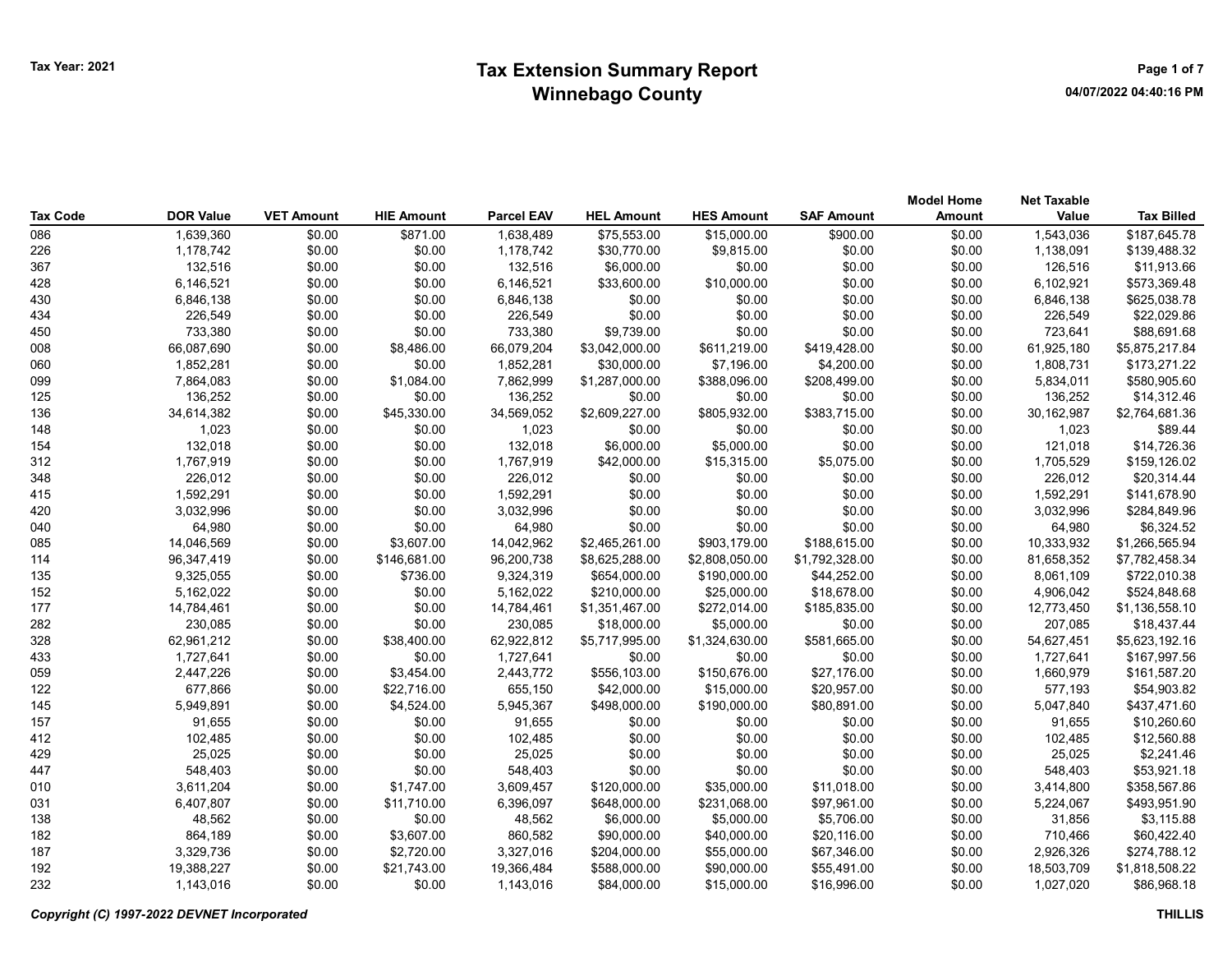|                 |                  |                   |                   |                   |                   |                   |                   | <b>Model Home</b> | <b>Net Taxable</b> |                   |
|-----------------|------------------|-------------------|-------------------|-------------------|-------------------|-------------------|-------------------|-------------------|--------------------|-------------------|
| <b>Tax Code</b> | <b>DOR Value</b> | <b>VET Amount</b> | <b>HIE Amount</b> | <b>Parcel EAV</b> | <b>HEL Amount</b> | <b>HES Amount</b> | <b>SAF Amount</b> | Amount            | Value              | <b>Tax Billed</b> |
| 306             | 466,393          | \$0.00            | \$0.00            | 466,393           | \$18,000.00       | \$5,000.00        | \$0.00            | \$0.00            | 443,393            | \$43,402.00       |
| 363             | 68,442           | \$0.00            | \$0.00            | 68,442            | \$6,000.00        | \$5,000.00        | \$0.00            | \$0.00            | 57,442             | \$5,090.34        |
| 423             | 15,033,786       | \$0.00            | \$3,818.00        | 15,029,968        | \$1,175,120.00    | \$248,698.00      | \$45,596.00       | \$0.00            | 13,502,315         | \$1,654,888.66    |
| 454             | 9,053,202        | \$0.00            | \$0.00            | 9,053,202         | \$0.00            | \$0.00            | \$0.00            | \$0.00            | 9,053,202          | \$834,877.26      |
| 035             | 1,113,561        | \$0.00            | \$0.00            | 1,113,561         | \$168,000.00      | \$85,000.00       | \$17,871.00       | \$0.00            | 837,690            | \$83,005.18       |
| 045             | 431,835          | \$0.00            | \$0.00            | 431,835           | \$48,000.00       | \$10,000.00       | \$16,988.00       | \$0.00            | 356,847            | \$30,050.48       |
| 090             | 7,739            | \$0.00            | \$0.00            | 7,739             | \$0.00            | \$0.00            | \$0.00            | \$0.00            | 7,739              | \$695.90          |
| 141             | 866,142          | \$0.00            | \$0.00            | 866,142           | \$0.00            | \$0.00            | \$0.00            | \$0.00            | 866,001            | \$82,711.82       |
| 146             | 20,386,005       | \$0.00            | \$0.00            | 20,386,005        | \$966,000.00      | \$170,000.00      | \$190,642.00      | \$0.00            | 18,997,285         | \$2,344,608.28    |
| 184             | 1,257,802        | \$0.00            | \$0.00            | 1,257,802         | \$24,000.00       | \$10,000.00       | \$14,740.00       | \$0.00            | 1,209,062          | \$114,442.60      |
| 260             | 18,238,670       | \$0.00            | \$29,499.00       | 18,209,171        | \$1,050,000.00    | \$307,507.00      | \$216,997.00      | \$0.00            | 16,387,562         | \$1,510,083.04    |
| 284             | 44,992           | \$0.00            | \$0.00            | 44,992            | \$6,000.00        | \$0.00            | \$0.00            | \$0.00            | 38,991             | \$3,361.46        |
| 310             | 9,071,910        | \$0.00            | \$21,837.00       | 9,050,073         | \$360,000.00      | \$120,000.00      | \$38,860.00       | \$0.00            | 8,525,972          | \$796,625.18      |
| 413             | 779,583          | \$0.00            | \$0.00            | 779,583           | \$18,000.00       | \$5,000.00        | \$0.00            | \$0.00            | 754,583            | \$72,070.36       |
| 448             | 185,429          | \$0.00            | \$0.00            | 185,429           | \$0.00            | \$0.00            | \$0.00            | \$0.00            | 185,429            | \$17,592.78       |
| 460             | 4,477,071        | \$0.00            | \$0.00            | 4,477,071         | \$0.00            | \$0.00            | \$0.00            | \$0.00            | 4,476,973          | \$548,711.30      |
| 013             | 29,618,001       | \$0.00            | \$30,582.00       | 29,587,419        | \$3,054,000.00    | \$885,589.00      | \$435,577.00      | \$0.00            | 25,089,699         | \$2,415,739.80    |
| 053             | 2,400,767        | \$0.00            | \$3,558.00        | 2,397,209         | \$300,000.00      | \$55,000.00       | \$27,841.00       | \$0.00            | 2,010,368          | \$203,656.68      |
| 061             | 3,640,321        | \$0.00            | \$3,013.00        | 3,637,308         | \$282,000.00      | \$75,000.00       | \$10,414.00       | \$0.00            | 3,264,894          | \$323,423.92      |
| 077             | 165,622          | \$0.00            | \$0.00            | 165,622           | \$6,000.00        | \$0.00            | \$0.00            | \$0.00            | 159,622            | \$15,726.36       |
| 143             | 3,680,333        | \$0.00            | \$0.00            | 3,680,333         | \$306,000.00      | \$85,000.00       | \$32,544.00       | \$0.00            | 3,254,789          | \$293,432.84      |
| 246             | 10,777,866       | \$0.00            | \$26,685.00       | 10,751,181        | \$624,000.00      | \$190,000.00      | \$180,605.00      | \$0.00            | 9,698,246          | \$892,317.62      |
| 381             | 8,934,512        | \$0.00            | \$13,052.00       | 8,921,460         | \$630,000.00      | \$63,986.00       | \$13,200.00       | \$0.00            | 7,928,818          | \$979,463.46      |
| 383             | 1,705,840        | \$0.00            | \$0.00            | 1,705,840         | \$84,000.00       | \$35,000.00       | \$44,076.00       | \$0.00            | 1,540,747          | \$188,168.54      |
| 403             | 393,449          | \$0.00            | \$0.00            | 393,449           | \$78,000.00       | \$10,000.00       | \$2,962.00        | \$0.00            | 302,487            | \$37,073.78       |
| 453             | 468,871          | \$0.00            | \$0.00            | 468,871           | \$0.00            | \$0.00            | \$0.00            | \$0.00            | 468,871            | \$54,206.30       |
| 014             | 2,188,439        | \$0.00            | \$314.00          | 2,188,125         | \$129,252.00      | \$21,499.00       | \$3,880.00        | \$0.00            | 2,033,336          | \$249,212.28      |
| 044             | 53,925           | \$0.00            | \$0.00            | 53,925            | \$0.00            | \$0.00            | \$0.00            | \$0.00            | 53,925             | \$5,022.86        |
| 066             | 17,349,067       | \$0.00            | \$12,247.00       | 17,336,820        | \$2,269,536.00    | \$613,691.00      | \$455,659.00      | \$0.00            | 13,794,975         | \$1,387,750.88    |
| 078             | 380,714          | \$0.00            | \$0.00            | 380,714           | \$42,000.00       | \$10,000.00       | \$0.00            | \$0.00            | 328,714            | \$29,969.88       |
| 091             | 12,094,555       | \$0.00            | \$32,257.00       | 12,062,298        | \$936,000.00      | \$280,000.00      | \$176,435.00      | \$0.00            | 10,514,285         | \$890,540.12      |
| 112             | 3,384,508        | \$0.00            | \$0.00            | 3,384,508         | \$372,000.00      | \$95,000.00       | \$94,703.00       | \$0.00            | 2,776,319          | \$316,833.94      |
| 113             | 14,035,038       | \$0.00            | \$17,004.00       | 14,018,034        | \$1,722,000.00    | \$700,000.00      | \$388,662.00      | \$0.00            | 11,138,819         | \$1,189,348.98    |
| 197             | 135,693,520      | \$156,849.00      | \$121,080.00      | 135,415,591       | \$10,922,236.00   | \$3,026,192.00    | \$1,898,346.00    | \$0.00            | 117,905,413        | \$11,073,333.70   |
| 200             | 2,175,939        | \$0.00            | \$0.00            | 2,175,939         | \$156,000.00      | \$45,000.00       | \$7,178.00        | \$0.00            | 1,967,761          | \$189,816.26      |
| 247             | 8,862,063        | \$0.00            | \$13,380.00       | 8,848,683         | \$631,984.00      | \$210,000.00      | \$205,782.00      | \$0.00            | 7,614,717          | \$651,668.78      |
| 313             | 2,064,105        | \$0.00            | \$0.00            | 2,064,105         | \$66,000.00       | \$20,000.00       | \$7,424.00        | \$0.00            | 1,970,681          | \$191,568.18      |
| 382             | 206,270          | \$0.00            | \$11,186.00       | 195,084           | \$12,000.00       | \$0.00            | \$0.00            | \$0.00            | 183,084            | \$22,299.82       |
| 017             | 30,199,091       | \$0.00            | \$8,471.00        | 30,190,620        | \$2,484,000.00    | \$737,370.00      | \$358,211.00      | \$0.00            | 26,356,781         | \$2,780,089.10    |
| 104             | 2,869,505        | \$0.00            | \$0.00            | 2,869,505         | \$326,149.00      | \$95,000.00       | \$58,423.00       | \$0.00            | 2,389,933          | \$221,633.22      |
| 117             | 12,802,590       | \$0.00            | \$0.00            | 12,802,590        | \$0.00            | \$0.00            | \$0.00            | \$0.00            | 12,802,590         | \$1,569,124.16    |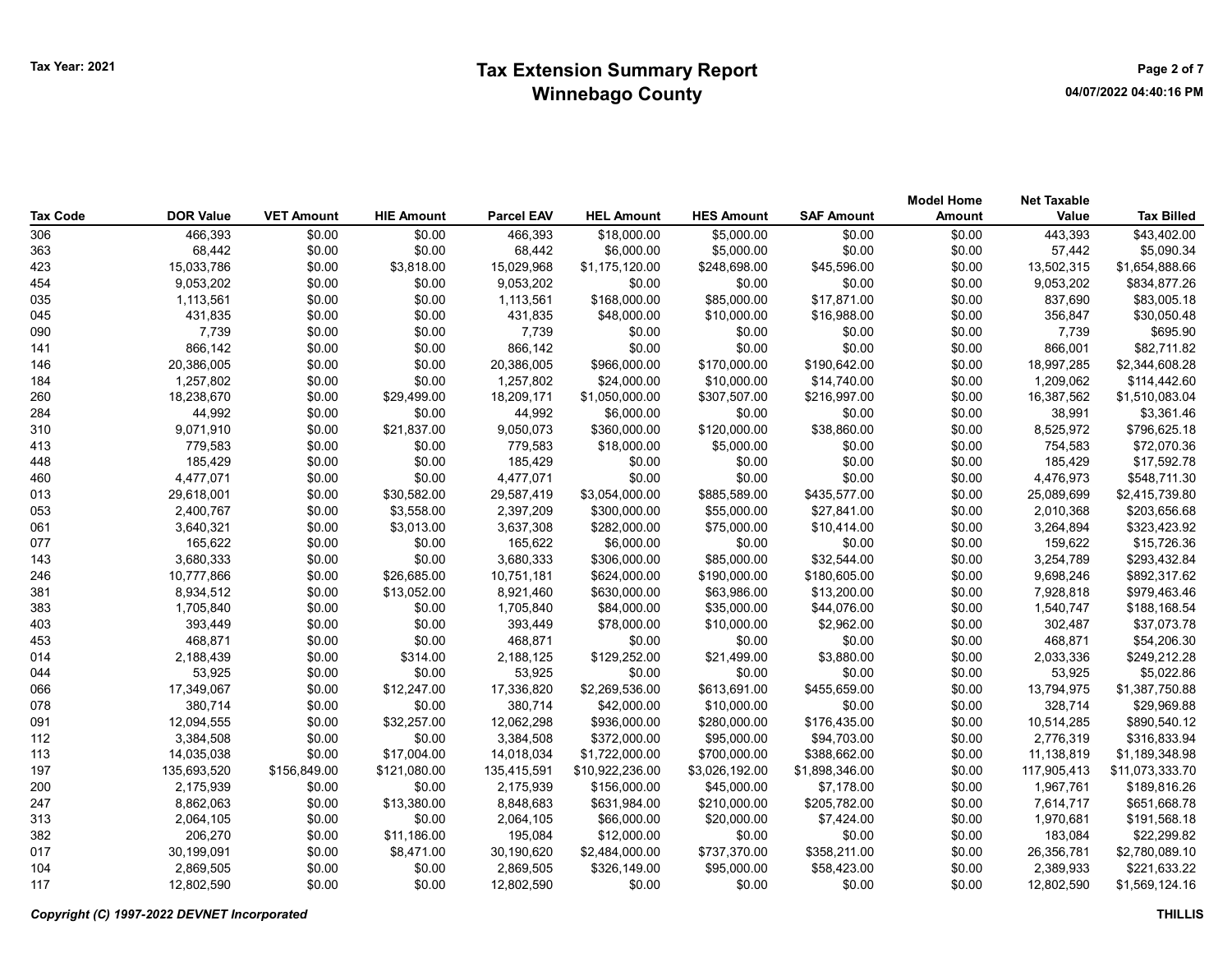## Tax Extension Summary Report Tax Year: 2021 Page 3 of 7 Winnebago County

| <b>Tax Code</b> | <b>DOR Value</b> | <b>VET Amount</b> | <b>HIE Amount</b> | <b>Parcel EAV</b> | <b>HEL Amount</b> | <b>HES Amount</b> | <b>SAF Amount</b> | <b>Model Home</b><br>Amount | <b>Net Taxable</b><br>Value | <b>Tax Billed</b> |
|-----------------|------------------|-------------------|-------------------|-------------------|-------------------|-------------------|-------------------|-----------------------------|-----------------------------|-------------------|
| 119             | 17,511,915       | \$0.00            | \$19,457.00       | 17,492,458        | \$1,698,000.00    | \$579,357.00      | \$408,966.00      | \$0.00                      | 14,551,904                  | \$1,412,060.58    |
| 127             | 150,912,610      | \$36,133.00       | \$61,830.00       | 150,814,647       | \$9,522,183.00    | \$1,603,536.00    | \$1,330,075.00    | \$0.00                      | 137,690,825                 | \$17,043,706.74   |
| 144             | 152,913,887      | \$0.00            | \$101,452.00      | 152,812,435       | \$20,768,492.00   | \$4,623,672.00    | \$3,310,043.00    | \$0.00                      | 122,029,670                 | \$11,512,180.30   |
| 156             | 23,869,031       | \$0.00            | \$9,439.00        | 23,859,592        | \$2,418,000.00    | \$933,110.00      | \$546,707.00      | \$0.00                      | 19,820,245                  | \$1,717,486.02    |
| 189             | 83,247,495       | \$0.00            | \$57,317.00       | 83,190,178        | \$4,029,000.00    | \$924,562.00      | \$695,419.00      | \$0.00                      | 76,615,029                  | \$7,665,722.28    |
| 262             | 206,945          | \$0.00            | \$0.00            | 206,945           | \$18,000.00       | \$5,000.00        | \$0.00            | \$0.00                      | 183,945                     | \$16,591.48       |
| 286             | 36,812,118       | \$0.00            | \$129,413.00      | 36,682,705        | \$4,023,827.00    | \$1,139,859.00    | \$575,015.00      | \$0.00                      | 30,558,238                  | \$2,729,466.52    |
| 444             | 2,363,075        | \$0.00            | \$0.00            | 2,363,075         | \$0.00            | \$0.00            | \$0.00            | \$0.00                      | 2,362,957                   | \$221,999.84      |
| 012             | 218,386          | \$0.00            | \$0.00            | 218,386           | \$12,000.00       | \$5,000.00        | \$0.00            | \$0.00                      | 201,386                     | \$16,610.32       |
| 042             | 4,732,606        | \$0.00            | \$7,400.00        | 4,725,206         | \$462,000.00      | \$195,000.00      | \$132,552.00      | \$0.00                      | 3,695,131                   | \$362,622.28      |
| 214             | 21,407,585       | \$0.00            | \$44,216.00       | 21,363,369        | \$1,446,000.00    | \$520,000.00      | \$535,523.00      | \$0.00                      | 18,766,803                  | \$1,635,886.14    |
| 231             | 154,275          | \$0.00            | \$0.00            | 154,275           | \$6,000.00        | \$5,000.00        | \$7,938.00        | \$0.00                      | 135,337                     | \$12,878.28       |
| 254             | 304,389          | \$0.00            | \$0.00            | 304,389           | \$24,000.00       | \$5,000.00        | \$0.00            | \$0.00                      | 275,389                     | \$25,478.74       |
| 283             | 197,765          | \$0.00            | \$11,973.00       | 185,792           | \$12,000.00       | \$5,000.00        | \$0.00            | \$0.00                      | 168,792                     | \$15,779.74       |
| 421             | 16,313,000       | \$0.00            | \$0.00            | 16,313,000        | \$150,000.00      | \$30,000.00       | \$11,349.00       | \$0.00                      | 16, 117, 651                | \$1,975,428.28    |
| 455             | 8,127,101        | \$0.00            | \$0.00            | 8,127,101         | \$18,000.00       | \$10,000.00       | \$0.00            | \$0.00                      | 8,099,101                   | \$992,650.94      |
| 003             | 37,838,349       | \$0.00            | \$22,790.00       | 37,815,559        | \$4,404,000.00    | \$1,595,790.00    | \$1,015,691.00    | \$0.00                      | 30,393,220                  | \$3,153,239.88    |
| 048             | 2,218,711        | \$0.00            | \$667.00          | 2,218,044         | \$216,000.00      | \$49,528.00       | \$13,396.00       | \$0.00                      | 1,933,120                   | \$236,929.26      |
| 071             | 13,893,666       | \$0.00            | \$20,126.00       | 13,873,540        | \$1,212,000.00    | \$341,945.00      | \$198,096.00      | \$0.00                      | 11,931,734                  | \$1,214,484.90    |
| 133             | 130,993,117      | \$67,471.00       | \$44,123.00       | 130,881,523       | \$8,500,594.00    | \$1,788,534.00    | \$1,123,471.00    | \$0.00                      | 118,356,697                 | \$11,509,132.64   |
| 163             | 2,328,991        | \$0.00            | \$13,466.00       | 2,315,525         | \$192,000.00      | \$85,000.00       | \$15,741.00       | \$0.00                      | 2,012,783                   | \$192,241.10      |
| 193             | 10,777,769       | \$0.00            | \$22,516.00       | 10,755,253        | \$786,000.00      | \$255,000.00      | \$245,498.00      | \$0.00                      | 9,464,532                   | \$846,698.16      |
| 204             | 33,597           | \$0.00            | \$0.00            | 33,597            | \$0.00            | \$0.00            | \$0.00            | \$0.00                      | 33,597                      | \$3,301.42        |
| 268             | 4,542,467        | \$0.00            | \$22,335.00       | 4,520,132         | \$276,000.00      | \$100,836.00      | \$73,442.00       | \$0.00                      | 4,069,388                   | \$326,719.64      |
| 417             | 2,045,741        | \$0.00            | \$0.00            | 2,045,741         | \$0.00            | \$0.00            | \$0.00            | \$0.00                      | 2,045,741                   | \$250,732.16      |
| 018             | 70,465,664       | \$0.00            | \$18,375.00       | 70,447,289        | \$7,911,775.00    | \$2,400,164.00    | \$1,247,604.00    | \$0.00                      | 58,107,796                  | \$5,926,074.20    |
| 057             | 15,161,548       | \$54,235.00       | \$10,016.00       | 15,097,297        | \$3,092,783.00    | \$820,742.00      | \$324,459.00      | \$0.00                      | 10,752,010                  | \$1,044,639.16    |
| 084             | 801,678          | \$0.00            | \$6,138.00        | 795,540           | \$114,000.00      | \$55,000.00       | \$30,820.00       | \$0.00                      | 593,720                     | \$54,031.60       |
| 131             | 4,261            | \$0.00            | \$0.00            | 4,261             | \$0.00            | \$0.00            | \$0.00            | \$0.00                      | 4,261                       | \$473.38          |
| 147             | 98,824           | \$0.00            | \$0.00            | 98,824            | \$12,000.00       | \$5,000.00        | \$7,283.00        | \$0.00                      | 74,541                      | \$7,758.12        |
| 159             | 297,903          | \$0.00            | \$0.00            | 297,903           | \$18,000.00       | \$10,000.00       | \$0.00            | \$0.00                      | 269,903                     | \$26,019.78       |
| 308             | 867,487          | \$0.00            | \$0.00            | 867,487           | \$36,000.00       | \$10,000.00       | \$0.00            | \$0.00                      | 821,486                     | \$76,753.98       |
| 372             | 5,198,109        | \$0.00            | \$2,572.00        | 5,195,537         | \$528,000.00      | \$140,712.00      | \$85,481.00       | \$0.00                      | 4,375,523                   | \$458,546.46      |
| 378             | 55,705,846       | \$0.00            | \$3,315.00        | 55,702,531        | \$1,632,000.00    | \$484,192.00      | \$352,631.00      | \$0.00                      | 52,587,197                  | \$5,546,846.94    |
| 410             | 11,326,261       | \$0.00            | \$4,740.00        | 11,321,521        | \$6,000.00        | \$0.00            | \$0.00            | \$0.00                      | 11,315,521                  | \$1,386,864.44    |
| 414             | 1,440,891        | \$0.00            | \$0.00            | 1,440,891         | \$60,000.00       | \$25,000.00       | \$46,759.00       | \$0.00                      | 1,309,132                   | \$127,301.48      |
| 007             | 6,275,765        | \$0.00            | \$1,612.00        | 6,274,153         | \$288,000.00      | \$90,000.00       | \$37,437.00       | \$0.00                      | 5,854,176                   | \$574,658.42      |
| 026             | 41,882,592       | \$0.00            | \$18,870.00       | 41,863,722        | \$3,710,417.00    | \$707,123.00      | \$484,464.00      | \$0.00                      | 36,305,876                  | \$3,410,940.96    |
| 069             | 8,595,223        | \$0.00            | \$728.00          | 8,594,495         | \$780,000.00      | \$155,000.00      | \$60,120.00       | \$0.00                      | 7,359,509                   | \$761,835.02      |
| 076             | 1,242,521        | \$0.00            | \$0.00            | 1,242,521         | \$42,000.00       | \$10,000.00       | \$0.00            | \$0.00                      | 1,001,877                   | \$101,522.44      |
| 190             | 50,572,052       | \$0.00            | \$40,763.00       | 50.531.289        | \$5,393,926.00    | \$1,209,633.00    | \$790.716.00      | \$0.00                      | 42.729.310                  | \$3,818,341.60    |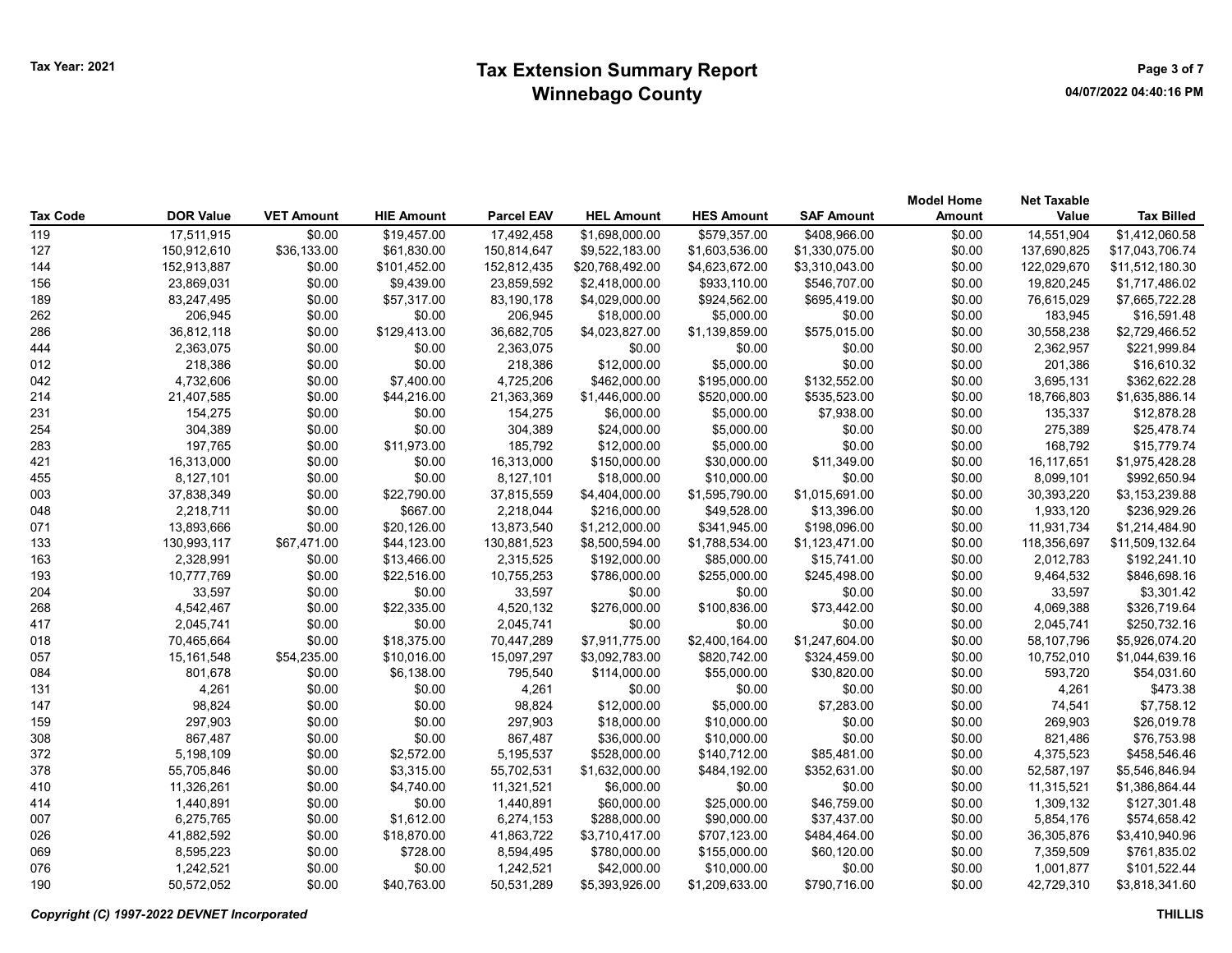|          |                  |                   |                   |                   |                   |                   |                   | <b>Model Home</b> | <b>Net Taxable</b> |                   |
|----------|------------------|-------------------|-------------------|-------------------|-------------------|-------------------|-------------------|-------------------|--------------------|-------------------|
| Tax Code | <b>DOR Value</b> | <b>VET Amount</b> | <b>HIE Amount</b> | <b>Parcel EAV</b> | <b>HEL Amount</b> | <b>HES Amount</b> | <b>SAF Amount</b> | Amount            | Value              | <b>Tax Billed</b> |
| 206      | 25,729,997       | \$0.00            | \$16,979.00       | 25,713,018        | \$2,370,000.00    | \$200,343.00      | \$123,343.00      | \$0.00            | 22,615,336         | \$2,260,201.50    |
| 228      | 1,835,523        | \$0.00            | \$1,811.00        | 1,833,712         | \$54,000.00       | \$10,000.00       | \$3,256.00        | \$0.00            | 1,735,735          | \$167,486.76      |
| 266      | 7,875,365        | \$0.00            | \$17,948.00       | 7,857,417         | \$585,000.00      | \$135,000.00      | \$91,551.00       | \$0.00            | 6,966,161          | \$590,313.36      |
| 311      | 4,831,508        | \$0.00            | \$5,773.00        | 4,825,735         | \$288,000.00      | \$95,000.00       | \$26,156.00       | \$0.00            | 4,416,579          | \$432,330.68      |
| 324      | 2,304,359        | \$0.00            | \$0.00            | 2,304,359         | \$177,000.00      | \$35,000.00       | \$10,581.00       | \$0.00            | 2,019,530          | \$188,192.24      |
| 439      | 566,498          | \$0.00            | \$0.00            | 566,498           | \$0.00            | \$0.00            | \$0.00            | \$0.00            | 566,498            | \$53,255.96       |
| 442      | 12,604,618       | \$0.00            | \$0.00            | 12,604,618        | \$0.00            | \$0.00            | \$0.00            | \$0.00            | 12,604,618         | \$1,259,113.12    |
| 006      | 168,725,938      | \$51,470.00       | \$39,850.00       | 168,634,618       | \$13,745,714.00   | \$3,458,480.00    | \$2,105,407.00    | \$0.00            | 148,597,669        | \$14,843,882.86   |
| 047      | 667,629          | \$0.00            | \$0.00            | 667.629           | \$144,000.00      | \$20,000.00       | \$10,873.00       | \$0.00            | 492.756            | \$60,393.76       |
| 095      | 5,732,724        | \$0.00            | \$12,052.00       | 5,720,672         | \$402,000.00      | \$145,000.00      | \$82,330.00       | \$0.00            | 4,996,143          | \$466,280.62      |
| 116      | 33,216           | \$0.00            | \$0.00            | 33,216            | \$6,000.00        | \$0.00            | \$0.00            | \$0.00            | 27,216             | \$3,058.80        |
| 120      | 4,967,370        | \$0.00            | \$1,508.00        | 4,965,862         | \$600,000.00      | \$179,342.00      | \$166,244.00      | \$0.00            | 4,014,236          | \$382,577.30      |
| 150      | 127,906          | \$0.00            | \$0.00            | 127,906           | \$6,000.00        | \$5,000.00        | \$0.00            | \$0.00            | 116,906            | \$11,268.82       |
| 205      | 238,671          | \$0.00            | \$0.00            | 238,671           | \$0.00            | \$0.00            | \$0.00            | \$0.00            | 238,671            | \$23,439.88       |
| 212      | 169              | \$0.00            | \$0.00            | 169               | \$0.00            | \$0.00            | \$0.00            | \$0.00            | 151                | \$13.12           |
| 326      | 57,708,999       | \$0.00            | \$49,086.00       | 57,659,913        | \$3,823,422.00    | \$1,055,000.00    | \$568,159.00      | \$0.00            | 51,759,645         | \$4,804,076.18    |
| 343      | 670,814          | \$0.00            | \$0.00            | 670,814           | \$42,000.00       | \$15,000.00       | \$7,480.00        | \$0.00            | 605,224            | \$62,507.62       |
| 402      | 1,725,201        | \$0.00            | \$0.00            | 1,725,201         | \$0.00            | \$0.00            | \$0.00            | \$0.00            | 1,725,201          | \$162,025.80      |
| 422      | 14,875,264       | \$0.00            | \$2,075.00        | 14,873,189        | \$290,721.00      | \$43,208.00       | \$6,953.00        | \$0.00            | 14,527,079         | \$1,780,484.02    |
| 438      | 696,220          | \$0.00            | \$0.00            | 696,220           | \$0.00            | \$0.00            | \$0.00            | \$0.00            | 696,220            | \$64,976.86       |
| 457      | 2,046,477        | \$0.00            | \$0.00            | 2,046,477         | \$22,986.00       | \$5,000.00        | \$3,953.00        | \$0.00            | 2,014,538          | \$179,249.84      |
| 021      | 21,276,554       | \$0.00            | \$583.00          | 21,275,971        | \$1,152,000.00    | \$554,511.00      | \$74,049.00       | \$0.00            | 19,491,167         | \$2,504,733.42    |
| 052      | 503,689          | \$0.00            | \$7,744.00        | 495,945           | \$36,000.00       | \$10,000.00       | \$0.00            | \$0.00            | 449,945            | \$44,299.82       |
| 058      | 2,099,492        | \$0.00            | \$0.00            | 2,099,492         | \$201,533.00      | \$60,000.00       | \$34,197.00       | \$0.00            | 1,801,748          | \$171,933.92      |
| 083      | 1,156,921        | \$0.00            | \$3,513.00        | 1,153,408         | \$320,281.00      | \$81,912.00       | \$47,773.00       | \$0.00            | 673,733            | \$65,458.24       |
| 109      | 40,301,328       | \$0.00            | \$26,712.00       | 40,274,616        | \$2,863,512.00    | \$319,150.00      | \$240,890.00      | \$0.00            | 36,369,674         | \$3,320,482.08    |
| 123      | 747,364          | \$0.00            | \$0.00            | 747,364           | \$0.00            | \$0.00            | \$0.00            | \$0.00            | 747,364            | \$84,320.60       |
| 142      | 4,504            | \$0.00            | \$0.00            | 4,504             | \$0.00            | \$0.00            | \$0.00            | \$0.00            | 4,504              | \$460.98          |
| 199      | 52,279,810       | \$0.00            | \$30,199.00       | 52,249,611        | \$3,618,115.00    | \$353,945.00      | \$259,456.00      | \$0.00            | 47,463,729         | \$4,751,597.34    |
| 409      | 13,797,953       | \$0.00            | \$0.00            | 13,797,953        | \$105,073.00      | \$35,000.00       | \$27,090.00       | \$0.00            | 13,603,419         | \$1,371,484.28    |
| 411      | 507              | \$0.00            | \$0.00            | 507               | \$0.00            | \$0.00            | \$0.00            | \$0.00            | 507                | \$61.26           |
| 002      | 140,856,192      | \$29,998.00       | \$67,254.00       | 140,758,940       | \$16,032,939.00   | \$4,350,987.00    | \$2,635,108.00    | \$0.00            | 116,985,736        | \$11,794,403.34   |
| 051      | 12,931,810       | \$0.00            | \$17,795.00       | 12,914,015        | \$1,488,000.00    | \$550,000.00      | \$268,398.00      | \$0.00            | 10,451,178         | \$998,475.96      |
| 134      | 13,078           | \$0.00            | \$0.00            | 13,078            | \$0.00            | \$0.00            | \$0.00            | \$0.00            | 13,078             | \$1,156.40        |
| 137      | 69,113,917       | \$0.00            | \$44,871.00       | 69,069,046        | \$7,884,000.00    | \$2,531,260.00    | \$1,627,331.00    | \$0.00            | 55,881,059         | \$5,337,207.76    |
| 140      | 65,035           | \$0.00            | \$0.00            | 65,035            | \$6,000.00        | \$0.00            | \$0.00            | \$0.00            | 59,035             | \$4,952.34        |
| 171      | 174,087          | \$0.00            | \$0.00            | 174,087           | \$18,000.00       | \$0.00            | \$0.00            | \$0.00            | 153,924            | \$15,103.52       |
| 281      | 55,309,805       | \$0.00            | \$256,571.00      | 55,053,234        | \$4,059,847.00    | \$1,067,547.00    | \$412,165.00      | \$0.00            | 48,769,310         | \$3,987,286.42    |
| 347      | 491,817          | \$0.00            | \$0.00            | 491,817           | \$0.00            | \$0.00            | \$0.00            | \$0.00            | 491,817            | \$44,066.32       |
| 379      | 1,163,171        | \$0.00            | \$0.00            | 1,163,171         | \$117,486.00      | \$44,000.00       | \$6,436.00        | \$0.00            | 993,249            | \$89,228.06       |
| 406      | 455,526          | \$0.00            | \$0.00            | 455.526           | \$90,000.00       | \$5,000.00        | \$3.167.00        | \$0.00            | 355.359            | \$43,553.98       |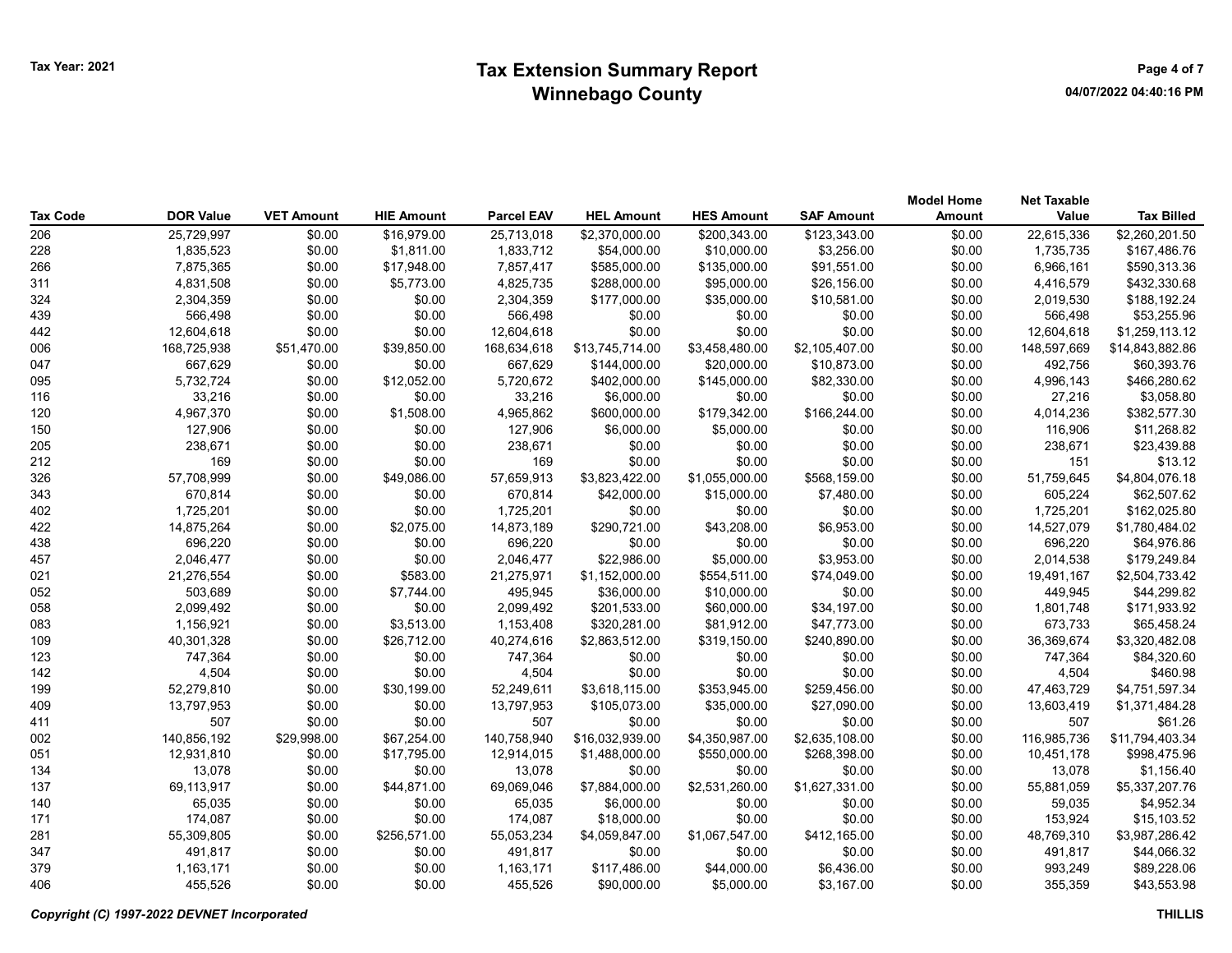|                 |                  |                   |                   |                   |                   |                   |                   | <b>Model Home</b> | <b>Net Taxable</b> |                   |
|-----------------|------------------|-------------------|-------------------|-------------------|-------------------|-------------------|-------------------|-------------------|--------------------|-------------------|
| <b>Tax Code</b> | <b>DOR Value</b> | <b>VET Amount</b> | <b>HIE Amount</b> | <b>Parcel EAV</b> | <b>HEL Amount</b> | <b>HES Amount</b> | <b>SAF Amount</b> | <b>Amount</b>     | Value              | <b>Tax Billed</b> |
| 426             | 4,636,328        | \$0.00            | \$0.00            | 4,636,328         | \$0.00            | \$0.00            | \$0.00            | \$0.00            | 4,636,328          | \$439,876.40      |
| 440             | 11,876,779       | \$0.00            | \$0.00            | 11,876,779        | \$0.00            | \$0.00            | \$0.00            | \$0.00            | 11,876,779         | \$1,131,916.46    |
| 020             | 26,326           | \$0.00            | \$0.00            | 26,326            | \$0.00            | \$0.00            | \$0.00            | \$0.00            | 26,325             | \$2,427.68        |
| 070             | 2,187,939        | \$0.00            | \$1,957.00        | 2,185,982         | \$84,000.00       | \$5,000.00        | \$0.00            | \$0.00            | 2,094,872          | \$215,158.32      |
| 126             | 2,725,270        | \$0.00            | \$0.00            | 2,725,270         | \$6,000.00        | \$0.00            | \$0.00            | \$0.00            | 2,717,129          | \$333,019.82      |
| 162             | 676,144          | \$0.00            | \$4,700.00        | 671,444           | \$60,000.00       | \$25,000.00       | \$15,372.00       | \$0.00            | 571,072            | \$51,152.12       |
| 167             | 6,886,418        | \$0.00            | \$0.00            | 6,886,418         | \$390,000.00      | \$195,000.00      | \$162,445.00      | \$0.00            | 6,001,379          | \$514,307.04      |
| 213             | 8,919,164        | \$0.00            | \$25,133.00       | 8,894,031         | \$570,000.00      | \$190,000.00      | \$125,906.00      | \$0.00            | 7,805,127          | \$676,354.18      |
| 223             | 9,030,972        | \$0.00            | \$501.00          | 9,030,471         | \$1,286,243.00    | \$185,819.00      | \$28,276.00       | \$0.00            | 7,492,193          | \$918,267.92      |
| 248             | 78,917           | \$0.00            | \$0.00            | 78,917            | \$0.00            | \$0.00            | \$0.00            | \$0.00            | 78,917             | \$7,162.30        |
| 263             | 260,730          | \$0.00            | \$0.00            | 260,730           | \$12,000.00       | \$10,000.00       | \$26,721.00       | \$0.00            | 211,990            | \$18,590.52       |
| 265             | 1,188,269        | \$0.00            | \$0.00            | 1,188,269         | \$66,000.00       | \$15,000.00       | \$21,318.00       | \$0.00            | 1,085,951          | \$99,923.88       |
| 364             | 298,811          | \$0.00            | \$0.00            | 298,811           | \$12,000.00       | \$5,000.00        | \$0.00            | \$0.00            | 281,811            | \$23,910.88       |
| 405             | 2,071,505        | \$0.00            | \$0.00            | 2,071,505         | \$0.00            | \$0.00            | \$0.00            | \$0.00            | 2,071,505          | \$253,890.02      |
| 443             | 122,901          | \$0.00            | \$0.00            | 122,901           | \$0.00            | \$0.00            | \$0.00            | \$0.00            | 122,901            | \$10,136.92       |
| 458             | 6,446,358        | \$0.00            | \$429.00          | 6,445,929         | \$69,414.00       | \$15,000.00       | \$4,961.00        | \$0.00            | 6,356,554          | \$568,028.76      |
| 062             | 10,014,226       | \$0.00            | \$5,213.00        | 10,009,013        | \$1,284,040.00    | \$431,497.00      | \$310,472.00      | \$0.00            | 7,917,934          | \$772,221.92      |
| 064             | 18,553,531       | \$0.00            | \$26,115.00       | 18,527,416        | \$1,895,525.00    | \$570,724.00      | \$409,652.00      | \$0.00            | 15,498,124         | \$1,532,257.64    |
| 129             | 19,596,243       | \$0.00            | \$13,547.00       | 19,582,696        | \$2,298,000.00    | \$858,493.00      | \$624,895.00      | \$0.00            | 15,486,924         | \$1,626,810.44    |
| 130             | 5,011,306        | \$0.00            | \$4,660.00        | 5,006,646         | \$222,000.00      | \$65,000.00       | \$21,540.00       | \$0.00            | 4,490,226          | \$429,804.60      |
| 158             | 8,454,776        | \$0.00            | \$1,615.00        | 8,453,161         | \$954,000.00      | \$335,000.00      | \$271,657.00      | \$0.00            | 6,814,716          | \$709,262.86      |
| 175             | 52,143,004       | \$0.00            | \$30,594.00       | 52,112,410        | \$3,820,587.00    | \$502,657.00      | \$222,170.00      | \$0.00            | 46,977,470         | \$4,433,549.78    |
| 180             | 86,741,512       | \$0.00            | \$101,826.00      | 86,639,686        | \$5,526,000.00    | \$1,376,506.00    | \$845,176.00      | \$0.00            | 77,503,855         | \$7,140,048.14    |
| 309             | 6,747,326        | \$0.00            | \$6,415.00        | 6,740,911         | \$372,000.00      | \$130,000.00      | \$65,009.00       | \$0.00            | 6,008,496          | \$516,881.60      |
| 369             | 200,633          | \$0.00            | \$0.00            | 200,633           | \$12,000.00       | \$0.00            | \$0.00            | \$0.00            | 123,018            | \$11,214.46       |
| 373             | 2,424,015        | \$0.00            | \$1,402.00        | 2,422,613         | \$228,000.00      | \$15,000.00       | \$13,722.00       | \$0.00            | 2,163,891          | \$198,135.28      |
| 380             | 1,332,466        | \$0.00            | \$0.00            | 1,332,466         | \$186,048.00      | \$95,000.00       | \$31,508.00       | \$0.00            | 1,019,910          | \$101,554.68      |
| 392             | 35,707,913       | \$0.00            | \$0.00            | 35,707,913        | \$0.00            | \$0.00            | \$0.00            | \$0.00            | 35,707,177         | \$4,376,379.36    |
| 407             | 2,585,591        | \$0.00            | \$371.00          | 2,585,220         | \$521,971.00      | \$103,425.00      | \$46,265.00       | \$0.00            | 1,857,588          | \$227,673.30      |
| 001             | 1,691,352,058    | \$90,433.00       | \$721,797.00      | 1,690,539,828     | \$184,781,813.00  | \$53,973,768.00   | \$22,014,408.00   | \$0.00            | 1,415,156,299      | \$173,433,609.42  |
| 050             | 9,115,569        | \$0.00            | \$13,036.00       | 9,102,533         | \$1,457,553.00    | \$443,074.00      | \$210,020.00      | \$0.00            | 6,928,985          | \$673,970.54      |
| 110             | 31,862,644       | \$0.00            | \$46,723.00       | 31,815,921        | \$2,980,882.00    | \$1,085,000.00    | \$484,846.00      | \$0.00            | 27,062,965         | \$2,626,084.52    |
| 234             | 380,464          | \$0.00            | \$0.00            | 380,464           | \$24,000.00       | \$5,000.00        | \$0.00            | \$0.00            | 299,499            | \$28,073.90       |
| 305             | 343,822          | \$0.00            | \$0.00            | 343,822           | \$18,000.00       | \$15,000.00       | \$0.00            | \$0.00            | 310,822            | \$26,739.14       |
| 315             | 77,478           | \$0.00            | \$0.00            | 77,478            | \$0.00            | \$0.00            | \$0.00            | \$0.00            | 77,478             | \$8,804.70        |
| 400             | 2,200            | \$0.00            | \$0.00            | 2,200             | \$0.00            | \$0.00            | \$0.00            | \$0.00            | 2,200              | \$269.64          |
| 418             | 7,336,604        | \$0.00            | \$1,074.00        | 7,335,530         | \$543,661.00      | \$124,527.00      | \$22,927.00       | \$0.00            | 6,548,542          | \$802,611.74      |
| 425             | 67,034           | \$0.00            | \$0.00            | 67,034            | \$0.00            | \$0.00            | \$0.00            | \$0.00            | 67,034             | \$5,987.48        |
| 456             | 6,508,334        | \$0.00            | \$0.00            | 6,508,334         | \$6,000.00        | \$5,000.00        | \$3,360.00        | \$0.00            | 6,493,974          | \$654,716.32      |
| 036             | 16,623,201       | \$0.00            | \$9,520.00        | 16,613,681        | \$1,200,000.00    | \$540,371.00      | \$301,602.00      | \$0.00            | 14,533,462         | \$1,756,108.90    |
| 063             | 2,677,739        | \$0.00            | \$1,612.00        | 2.676.127         | \$312,000.00      | \$110.000.00      | \$17.885.00       | \$0.00            | 2.234.242          | \$219,726.82      |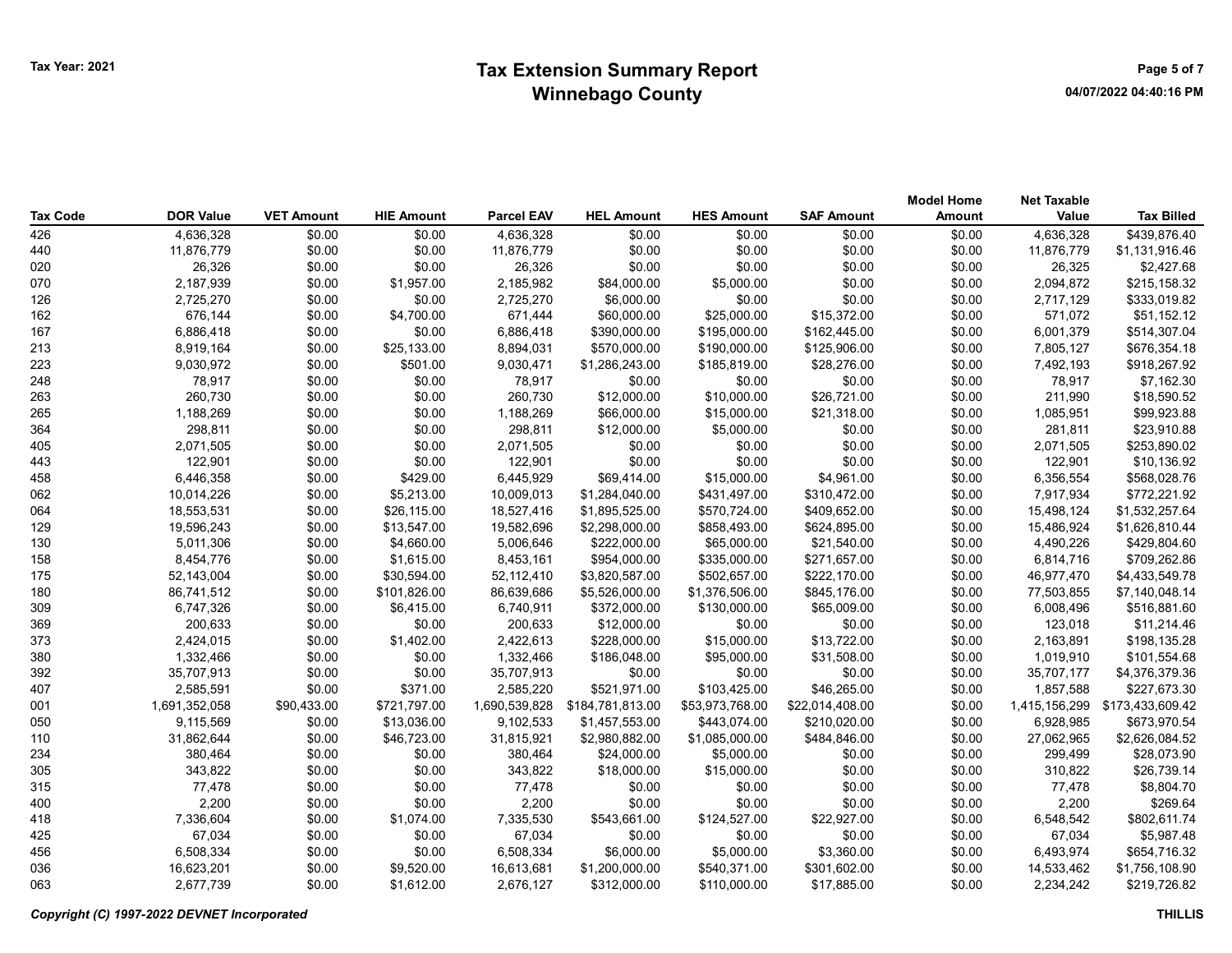| Tax Code | <b>DOR Value</b> | <b>VET Amount</b> | <b>HIE Amount</b> | <b>Parcel EAV</b> | <b>HEL Amount</b> | <b>HES Amount</b> | <b>SAF Amount</b> | <b>Model Home</b><br>Amount | <b>Net Taxable</b><br>Value | <b>Tax Billed</b> |
|----------|------------------|-------------------|-------------------|-------------------|-------------------|-------------------|-------------------|-----------------------------|-----------------------------|-------------------|
| 118      | 8,775,042        | \$0.00            | \$0.00            | 8,775,042         | \$0.00            | \$0.00            | \$0.00            | \$0.00                      | 8,775,042                   | \$853,293.96      |
| 128      | 2,590,161        | \$0.00            | \$15,077.00       | 2,575,084         | \$348,000.00      | \$110,000.00      | \$78,051.00       | \$0.00                      | 1,974,503                   | \$200,509.18      |
| 155      | 10,601,368       | \$0.00            | \$0.00            | 10,601,368        | \$1,064,564.00    | \$377,247.00      | \$298,291.00      | \$0.00                      | 8,763,244                   | \$771,683.64      |
| 329      | 2,185,068        | \$0.00            | \$7,507.00        | 2,177,561         | \$126,000.00      | \$45,000.00       | \$46,920.00       | \$0.00                      | 1,959,641                   | \$185,276.42      |
| 351      | 1,035,752        | \$0.00            | \$1,468.00        | 1,034,284         | \$84,000.00       | \$20,000.00       | \$17,334.00       | \$0.00                      | 828,760                     | \$70,122.34       |
| 374      | 1,793,662        | \$0.00            | \$0.00            | 1,793,662         | \$78,000.00       | \$20,000.00       | \$10,751.00       | \$0.00                      | 1,684,891                   | \$174,804.28      |
| 393      | 544,480          | \$0.00            | \$1,028.00        | 543,452           | \$48,000.00       | \$15,000.00       | \$20,970.00       | \$0.00                      | 459,482                     | \$42,882.58       |
| 408      | 396,393          | \$0.00            | \$0.00            | 396,393           | \$6,000.00        | \$0.00            | \$0.00            | \$0.00                      | 376,800                     | \$46,181.90       |
| 068      | 3,537,515        | \$0.00            | \$0.00            | 3,537,515         | \$0.00            | \$0.00            | \$0.00            | \$0.00                      | 3,383,176                   | \$338,348.14      |
| 096      | 11,302,576       | \$0.00            | \$9,260.00        | 11,293,316        | \$1,392,000.00    | \$465,000.00      | \$322,494.00      | \$0.00                      | 8,960,972                   | \$923,581.86      |
| 124      | 9,278,487        | \$0.00            | \$10,544.00       | 9,267,943         | \$912,000.00      | \$290,000.00      | \$124,849.00      | \$0.00                      | 7,709,121                   | \$823,142.18      |
| 149      | 40,633,769       | \$0.00            | \$39,730.00       | 40,594,039        | \$3,864,000.00    | \$791,356.00      | \$471,962.00      | \$0.00                      | 34,557,667                  | \$3,513,239.50    |
| 153      | 790,328          | \$0.00            | \$0.00            | 790,328           | \$0.00            | \$0.00            | \$0.00            | \$0.00                      | 790,328                     | \$76,852.30       |
| 161      | 149,589          | \$0.00            | \$0.00            | 149,589           | \$12,000.00       | \$0.00            | \$0.00            | \$0.00                      | 137,589                     | \$11,612.02       |
| 181      | 172,658,950      | \$0.00            | \$211,870.00      | 172,447,080       | \$12,480,000.00   | \$3,321,548.00    | \$2,257,880.00    | \$0.00                      | 152,061,092                 | \$14,015,634.16   |
| 194      | 3,080,240        | \$0.00            | \$2,457.00        | 3,077,783         | \$306,000.00      | \$70,000.00       | \$21,849.00       | \$0.00                      | 2,673,434                   | \$236,321.14      |
| 202      | 57,540,196       | \$0.00            | \$100,025.00      | 57,440,171        | \$4,404,000.00    | \$1,332,137.00    | \$1,114,363.00    | \$0.00                      | 49,354,491                  | \$4,328,838.12    |
| 327      | 54,711           | \$0.00            | \$0.00            | 54,711            | \$0.00            | \$0.00            | \$0.00            | \$0.00                      | 54,711                      | \$6,197.14        |
| 365      | 13,589,031       | \$0.00            | \$17,856.00       | 13,571,175        | \$847,332.00      | \$222,644.00      | \$103,047.00      | \$0.00                      | 12, 197, 158                | \$1,111,906.14    |
| 385      | 1,157,529        | \$0.00            | \$0.00            | 1,157,529         | \$90,000.00       | \$20,000.00       | \$11,149.00       | \$0.00                      | 1,010,142                   | \$102,330.54      |
| 404      | 2,563,189        | \$0.00            | \$0.00            | 2,563,189         | \$239,504.00      | \$10,000.00       | \$0.00            | \$0.00                      | 2,194,436                   | \$268,957.34      |
| 416      | 14,125,199       | \$0.00            | \$297.00          | 14,124,902        | \$570,000.00      | \$90,000.00       | \$69,810.00       | \$0.00                      | 13,389,092                  | \$1,263,114.48    |
| 108      | 54,996           | \$0.00            | \$0.00            | 54,996            | \$0.00            | \$0.00            | \$0.00            | \$0.00                      | 54,982                      | \$4,924.62        |
| 160      | 667,797          | \$0.00            | \$5,826.00        | 661,971           | \$78,000.00       | \$35,000.00       | \$12,491.00       | \$0.00                      | 536,480                     | \$50,611.04       |
| 169      | 10,223,449       | \$0.00            | \$30,100.00       | 10,193,349        | \$852,000.00      | \$370,000.00      | \$240,188.00      | \$0.00                      | 8,660,569                   | \$774,515.60      |
| 170      | 120,945          | \$0.00            | \$0.00            | 120,945           | \$0.00            | \$0.00            | \$0.00            | \$0.00                      | 120,912                     | \$10,686.70       |
| 172      | 303,578          | \$0.00            | \$0.00            | 303,578           | \$30,000.00       | \$10,000.00       | \$9,568.00        | \$0.00                      | 248,799                     | \$30,468.68       |
| 196      | 15,039           | \$0.00            | \$0.00            | 15,039            | \$0.00            | \$0.00            | \$0.00            | \$0.00                      | 15,039                      | \$1,305.04        |
| 201      | 21,653,969       | \$0.00            | \$21,528.00       | 21,632,441        | \$1,728,000.00    | \$185,000.00      | \$143,431.00      | \$0.00                      | 19,518,313                  | \$1,765,569.78    |
| 220      | 43,653,798       | \$0.00            | \$74,470.00       | 43,579,328        | \$2,792,672.00    | \$1,127,910.00    | \$537,301.00      | \$0.00                      | 38,668,397                  | \$3,554,056.04    |
| 229      | 2,530,343        | \$0.00            | \$3,353.00        | 2,526,990         | \$288,000.00      | \$53,000.00       | \$33,454.00       | \$0.00                      | 2,146,494                   | \$206,271.86      |
| 230      | 26,530,008       | \$0.00            | \$46,752.00       | 26,483,256        | \$1,930,869.00    | \$696,288.00      | \$238,793.00      | \$0.00                      | 23,301,715                  | \$2,174,986.00    |
| 366      | 995,610          | \$0.00            | \$0.00            | 995,610           | \$84,000.00       | \$20,000.00       | \$7,903.00        | \$0.00                      | 848,215                     | \$80,029.24       |
| 391      | 1,518,374        | \$0.00            | \$0.00            | 1,518,374         | \$90,000.00       | \$5,000.00        | \$5,512.00        | \$0.00                      | 1,417,862                   | \$173,777.58      |
| 427      | 18,100           | \$0.00            | \$0.00            | 18,100            | \$0.00            | \$0.00            | \$0.00            | \$0.00                      | 18,100                      | \$1,669.18        |
| 441      | 604,089          | \$0.00            | \$0.00            | 604,089           | \$30,000.00       | \$10,000.00       | \$8,148.00        | \$0.00                      | 553,941                     | \$51,698.30       |
| 452      | 42,208           | \$0.00            | \$0.00            | 42,208            | \$0.00            | \$0.00            | \$0.00            | \$0.00                      | 42,208                      | \$3,939.20        |
| 005      | 14,394,297       | \$0.00            | \$4,164.00        | 14,390,133        | \$1,153,430.00    | \$434,616.00      | \$230,758.00      | \$0.00                      | 12,259,711                  | \$1,229,073.98    |
| 030      | 420,534          | \$0.00            | \$0.00            | 420,534           | \$6,000.00        | \$0.00            | \$0.00            | \$0.00                      | 414,534                     | \$38,178.18       |
| 049      | 26,795,219       | \$0.00            | \$8,389.00        | 26,786,830        | \$1,374,000.00    | \$261,383.00      | \$104,111.00      | \$0.00                      | 24,781,177                  | \$2,562,226.68    |
| 072      | 57,753           | \$0.00            | \$0.00            | 57,753            | \$6,000.00        | \$0.00            | \$0.00            | \$0.00                      | 51.753                      | \$4,865.26        |